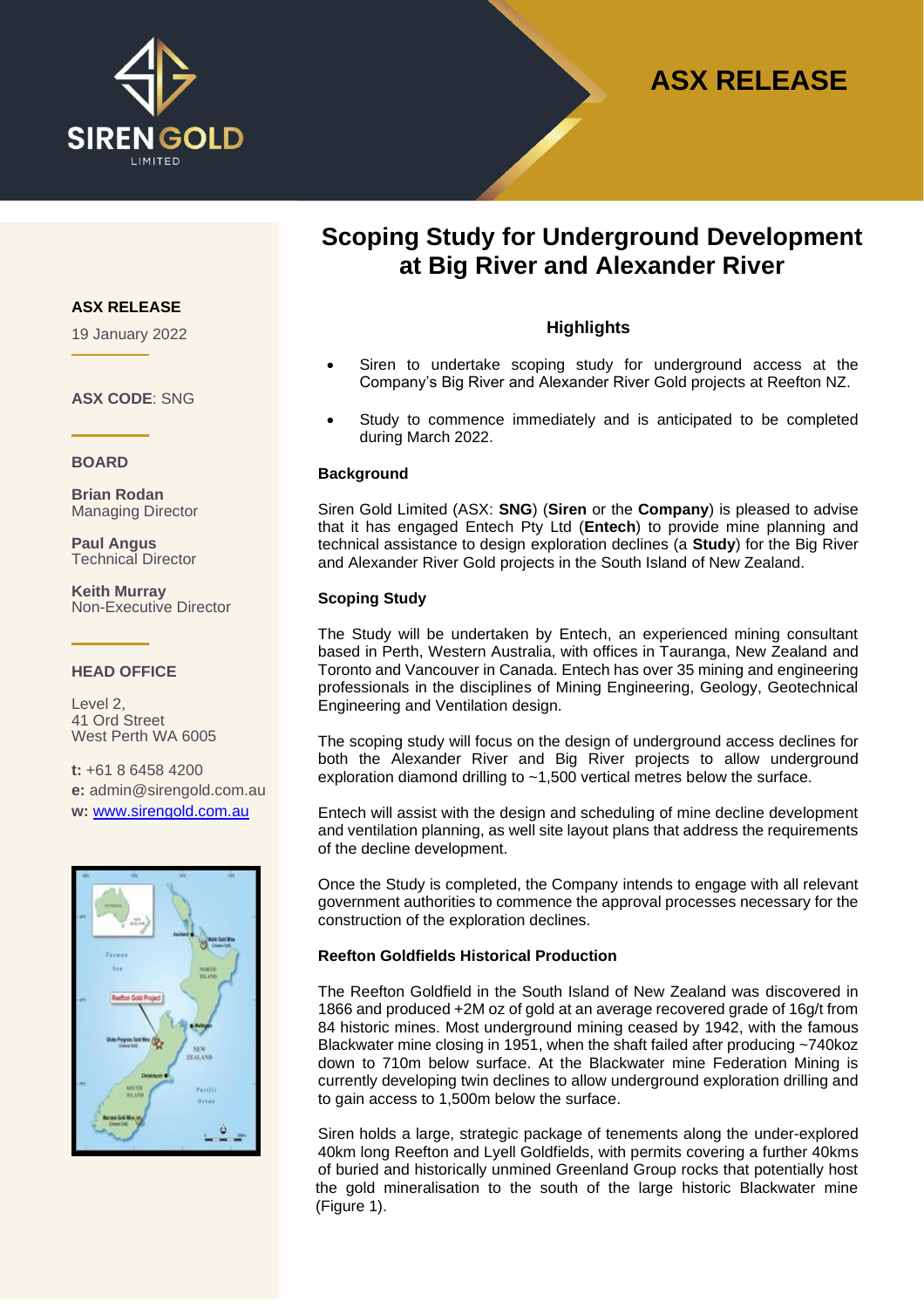

# ASX RELEASE

The Reefton goldfield was originally part of the Lachlan Fold and gold mineralisation at Reefton has many important similarities to the Fosterville mine in Victoria.



**Figure 1. Reefton tenement plan as of 1 December 2021<sup>1</sup>**

# *Alexander River*

The Alexander River project (comprised of Exploration Permit 60446) is located ~26 kms southeast of Reefton. The Alexander River project overlays the areas of the historic McVicar Mine which produced 41,089 oz of gold at an average recovered grade of ~26g/t Au before it closed in 1942.

The Alexander mineralisation outcrops for over 1.2kms and comprises quartz reefs and disseminated mineralisation. Surface trenching and channel sampling shows that the mineralisation ranges from 2-15m thick, with an average thickness and grade of 4m @ 8g/t Au. Surface sampling identified four mineralised shoots, named Bull, McVicar, Bruno and Loftus-McKay. Only the McVicar shoot was mined to any extent, with the shallow plunging shoot mined to 250m below surface, extracting 41koz at an average recovered grade of 26g/t Au.

Siren has drilled over 10,200m since drilling commenced at Alexander River in October 2020 and has estimated an Exploration Target of 500k-700koz at 5-7g/t Au<sup>1</sup> (Figure 1). In quarter 1 of 2022, Siren will focus on defining a maiden JORC resource at Alexander River drilling out the Bull East, Loftus-McKay and McVicar West shoots to around 300m below surface (500m down plunge).

<sup>&</sup>lt;sup>1</sup> Bell Hill and Waitahu tenements have been granted.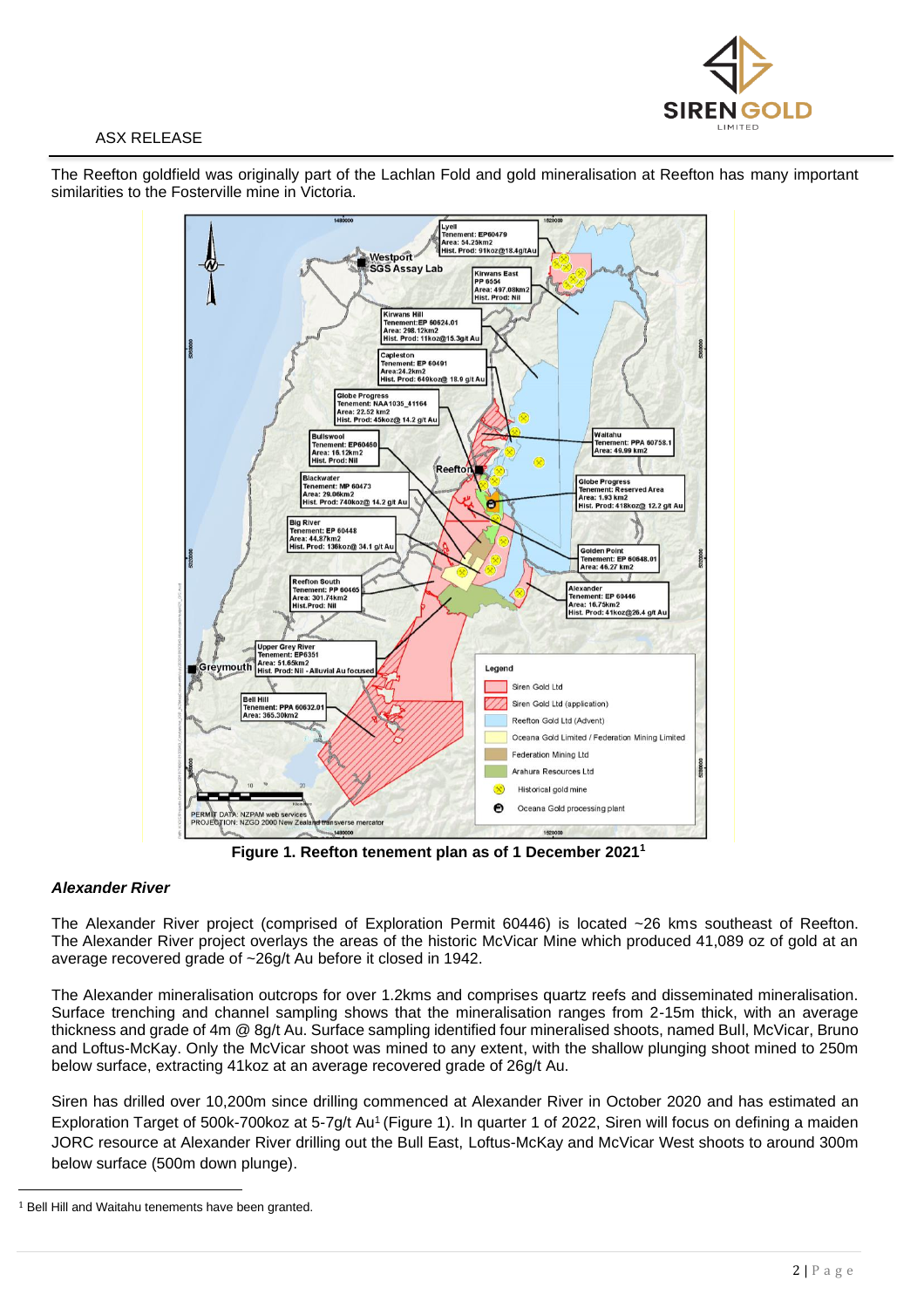

# *Big River*

The Big River project (comprised of Exploration Permit 60448) is located ~15 km southeast of Reefton. The project overlays the areas of the historic Big River Mine which produced ~136,000 oz of gold at an average recovered grade of ~34g/t between 1880 and 1942.

Drilling commenced in Big River, Big River South and St George in 2011 when Oceana Gold Limited (OGL) drilled 26 diamond holes for a total of 5,032.6m. Siren commenced diamond drilling at Big River in October 2020, with 16 holes completed to date for a total of 2,742.8m.

The historic Big River underground mine workings have been modelled in 3D and have been divided into 6 mineralised shoots over a combined strike length of 500m, overlaid by anomalous gold and arsenic soil geochemistry. Only shoots 1, 4 and A2 have been drilled to date. Shoot 4 has been drilled between 100m and 400m below surface and is open at depth. Intersections include 6.6m @ 21.4g/t Au in BRDDH004, 3m @ 18.5g/t Au and 4m @ 7.8g/t Au in BRDDH009, 3m @ 12.1g/t Au in BRDDH003 and 5.1m @ 5.8g/t Au in BRDDH027. The A2 Shoot has only been drilled near surface, with BRDDH020 intersecting 5m @ 4.2g/t Au below a stope. The A2 Shoot is up to 10m thick, containing significant quartz and sulphide mineralisation, and has not been drill tested or mined below 50m.

The Company estimated an Exploration Target for Shoot 4 based on drilling to date. The shoot thickness and weighted grade currently average 4.7m @ 8.5g/t Au. With an estimated shoot width of 75m and extending the shoot 500m down plunge between 700mRL and 200mRL the Big River Exploration Target is estimated to be between 100koz and 125koz at a gold grade between 7-9g/t Au. With additional drilling similar exploration targets could potentially be estimated on the other shoots.

Mapping to the south of the Big River mine confirmed that a large broad anticline extends 3kms from the Big River mine to the Big River South and St George mines and is open to the north and south. The main reef track and soil anomalies run through the St George and Big River South mines along and 250m to the west of the anticline hinge and appear to link into the Big River mine. These structures are prime target areas for Big River mine style mineralisation.

The glacial till overlying these structures has been sampled using the new UltraFine+ (UF) soil technique to see if this method can detect gold mineralisation beneath cover. The UltraFine+ gold and arsenic results have extended the Big River South/Golden Hill anomaly 400m to the north and extended this Au anomaly further to the west under 1-3m of glacial till. The St George/Big River South Au anomaly now extends for 500m E-W and 1.5km N-S and is open to the south. During the quarter the initial UF soil lines were infilled and extended south. These samples have been submitted to LabWest in Perth for UF analysis. Analysis of the samples by portable XRF indicates that the arsenic anomaly continues to extend south towards the Snowy River.

Managing Director Brian Rodan said: *"Prior to Siren Gold listing on the ASX in October 2020, there had only been a limited amount of exploration drilling completed historically over the entire Reefton Goldfield.*

*Siren has now completed around 13,000m of diamond drilling on its Alexander River and Big River projects and has recently announced an Exploration Target of 500,000 to 700,000 ounces @ 5-7g/t at Alexander River and an Exploration Target of 100koz-125koz at 7-9g/t Au at Big River<sup>2</sup> .*

*The Company plans to conduct over 20,000m of Diamond Drilling for 2022".*

 $2$  The potential quantity and grade of the targets is conceptual in nature and there has been insufficient exploration to estimate a Mineral Resource and it is uncertain if further exploration will result in the estimation of a Mineral Resource. Refer also to the Company's announcement dated 23 September 2021.